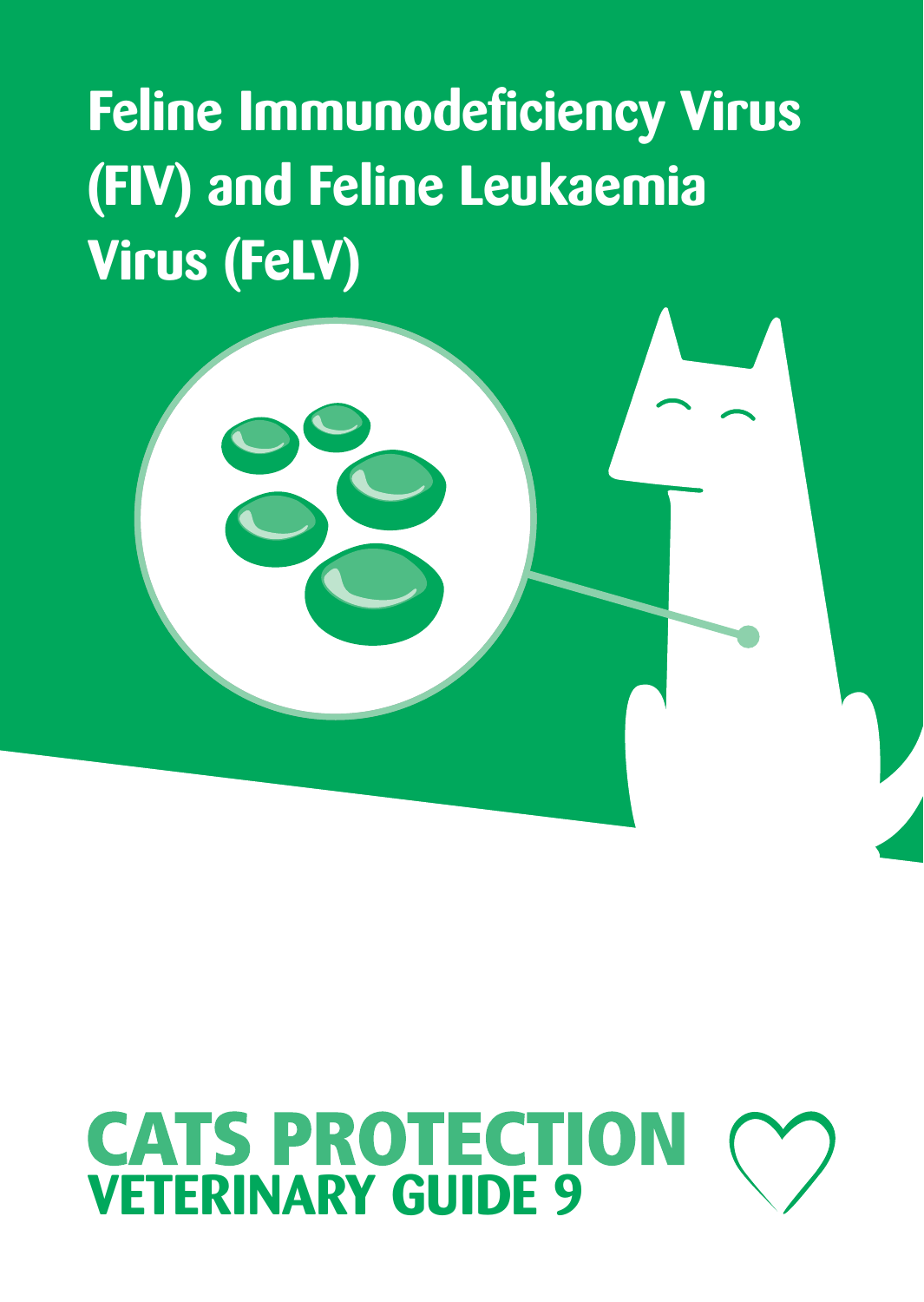FIV and FeLV are both viruses within the same family of retroviruses, but are in different groups within that family. FIV is in one group called lentiviruses – these cause lifelong infections and are generally associated with very slowprogressing disease. FeLV is in a different group called gamma viruses, which have the potential to cause cancerous changes in the cells they infect.

FIV and FeLV are often talked about together as they are both in the retrovirus group and cats can often be tested for both viruses together. However, they behave differently and cause different signs and rates of disease. FIV is thought to infect around four per cent of cats in the UK. FeLV is now thought to infect less than one per cent of cats in the UK – a huge reduction since the uptake of FeLV testing and vaccination strategies.

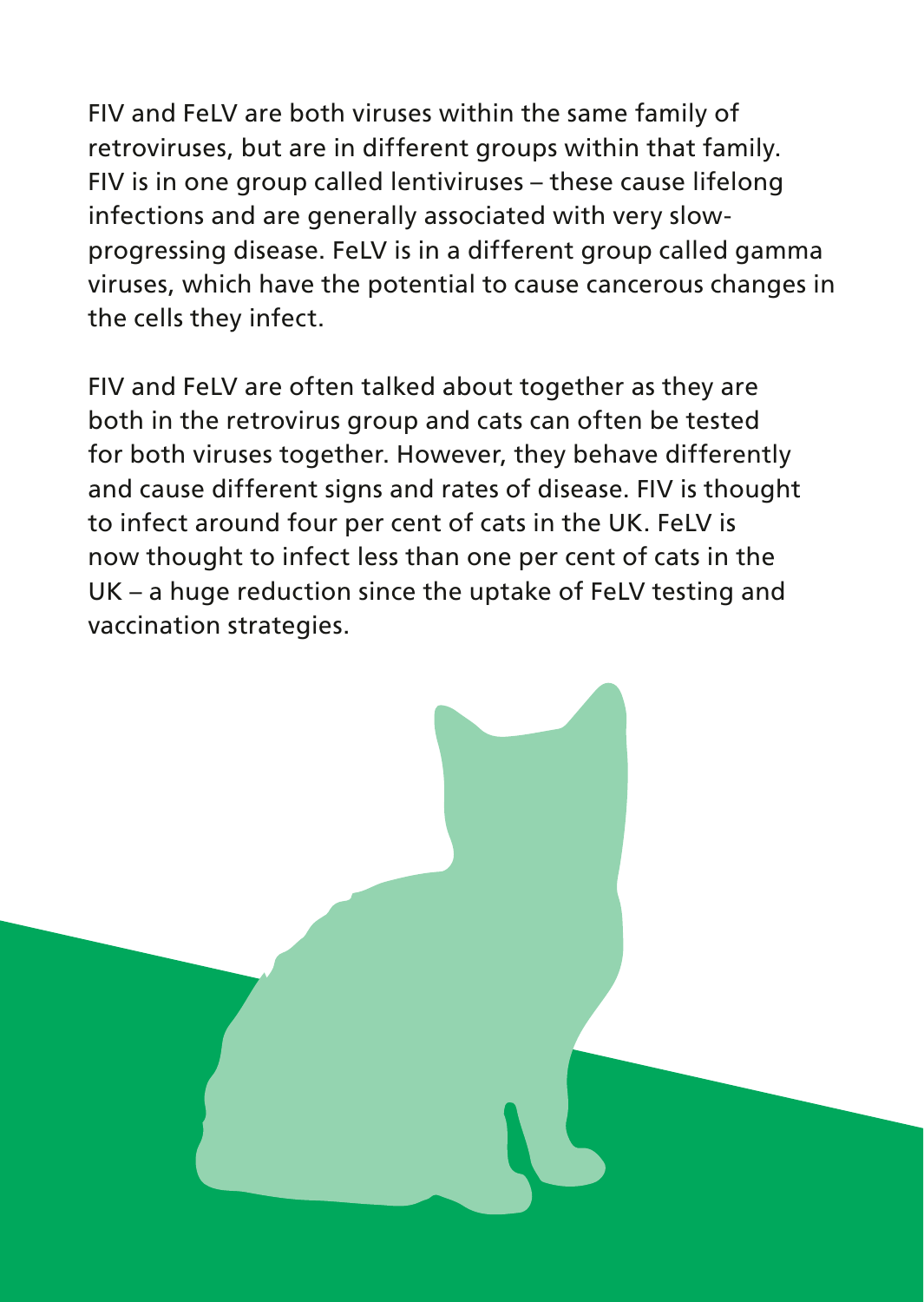## **Feline Immunodeficiency Virus (FIV)**

## **What is FIV?**

FIV is a virus in cats that is similar to the human virus, HIV or Human Immunodeficiency Virus. However, FIV does not infect humans, and HIV does not infect cats.

## **How do cats catch FIV?**

The virus is present in the blood, saliva and other body fluids of infected cats. It is very delicate and is unable to survive for long periods outside of the cat – so it cannot be transferred to other cats from your hands or clothes. Cats primarily pick up the virus through fighting – via bite wounds – or through mating behaviour, but it can also be passed from an infected female cat to her kittens.

## **Do all cats that get the virus become permanently infected?**

Yes. A cat will produce antibodies, but these are ineffective and once a cat has FIV, they will be FIV positive for the rest of their life.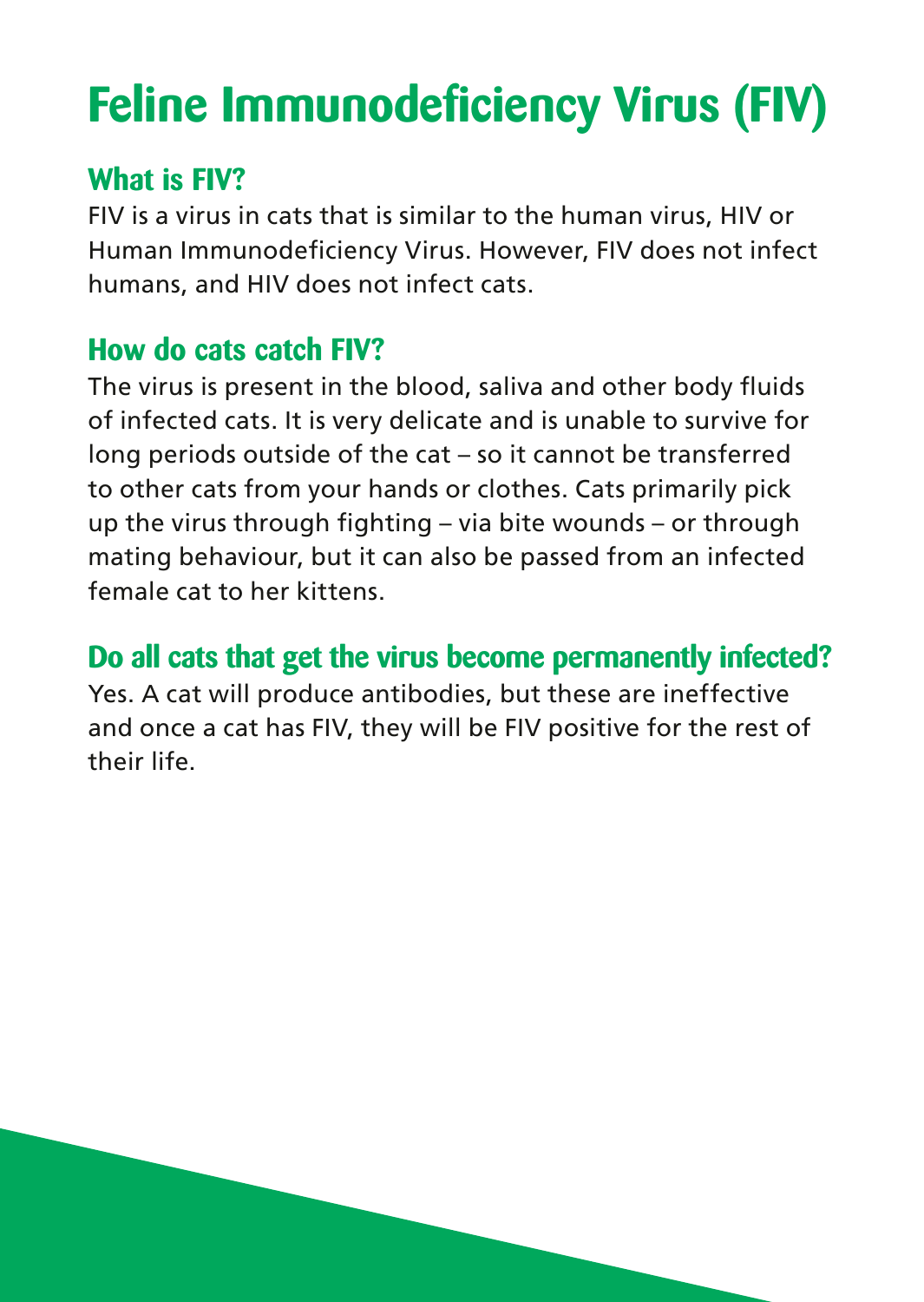### **What are the signs of FIV?**

There is an incubation period of months or even years when your cat may be perfectly healthy before signs of infection show. Many infected cats have years of normal life and may die from something else entirely before their FIV infection causes any problems.

Signs of FIV are varied but usually result from a weakened immune system and therefore a vulnerability to other infections. Once disease develops, infected cats may:

- **•** become repeatedly ill eg with cat flu, sore gums, skin disease or digestive upsets
- **•** simply seem 'off-colour' or have a high temperature
- **•** take a long time to recover from infections
- **•** lose weight
- **•** develop tumours

## **How do I have my cat tested for FIV?**

Vets can quickly perform a test that detects the antibodies to the virus in blood. It is recommended that positive results – particularly those from otherwise healthy cats – are sent for confirmation using a different test at an external laboratory, as false positive results can occur.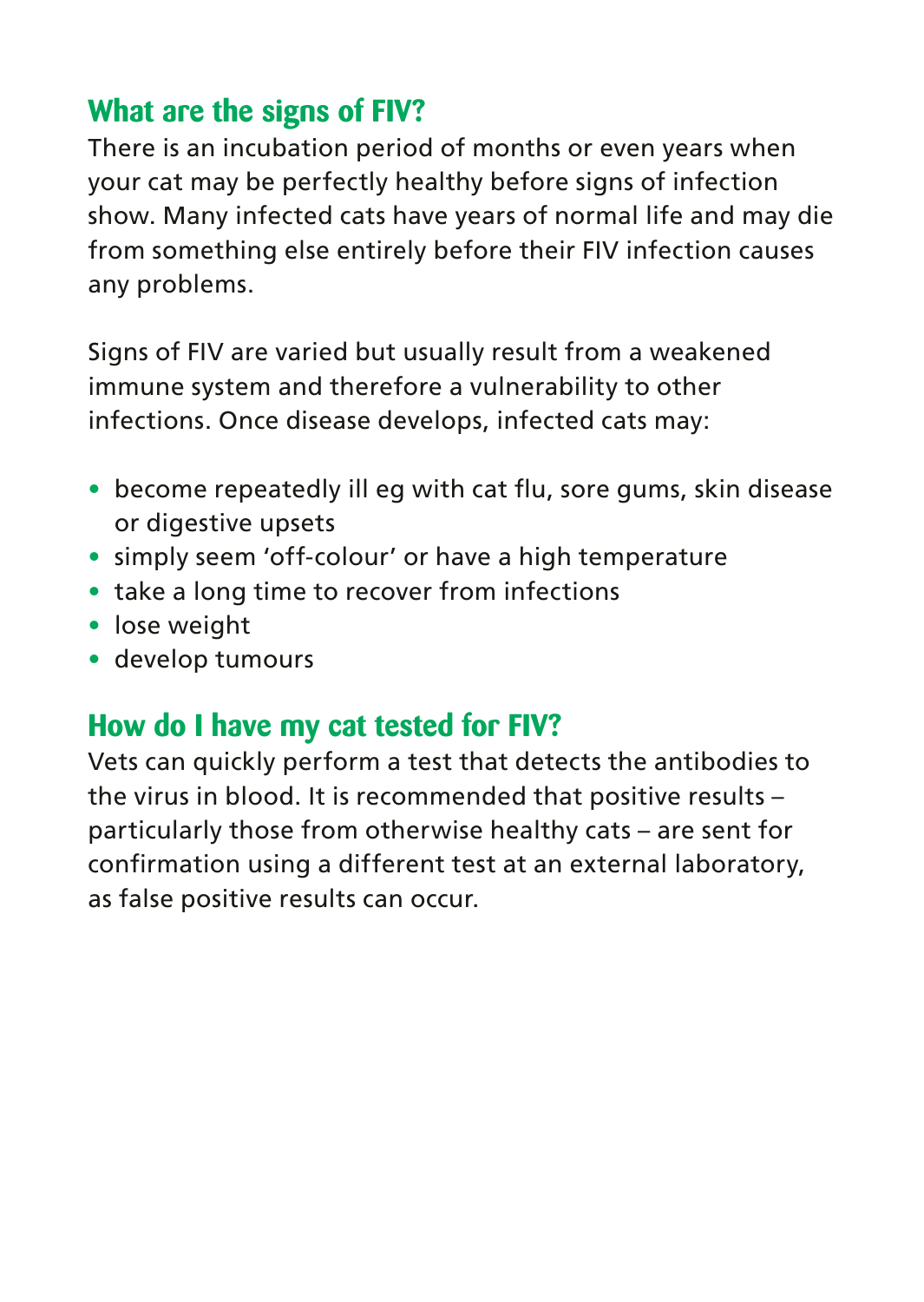Kittens less than five to six months old may have had antibodies passed on to them by their infected mothers, but not the virus itself. On average, only a third of kittens born to FIV-positive mothers actually have FIV themselves. A special test to detect the virus should be performed on such kittens and antibody tests can be repeated when the kittens are five to six months old.

Results can give a false negative if a cat has only recently been exposed to the virus.

### **Is there any treatment for FIV?**

There is currently no reliable treatment for FIV and it is not possible to predict if and when signs may develop. Vets will treat each FIV-positive cat individually, depending on the signs they develop, but treatment may involve:

- **•** antibiotics and/or anti-inflammatory drugs as appropriate for secondary recurrent infections
- **•** drugs that may help through direct anti-viral activity
- **•** keeping infected cats indoors, with a good diet and ensuring they are fully vaccinated and regularly treated against fleas and worms. This will help to protect them from secondary infections, as well as help to prevent the spread of FIV to other cats. See Cats Protection's *Essential Guide: Indoor and out door cats*

**Cats Protection recommends that FIV-positive cats are kept indoors and only allowed outside in an impenetrable garden or safe run. They should not be allowed direct contact with FIV-negative cats.**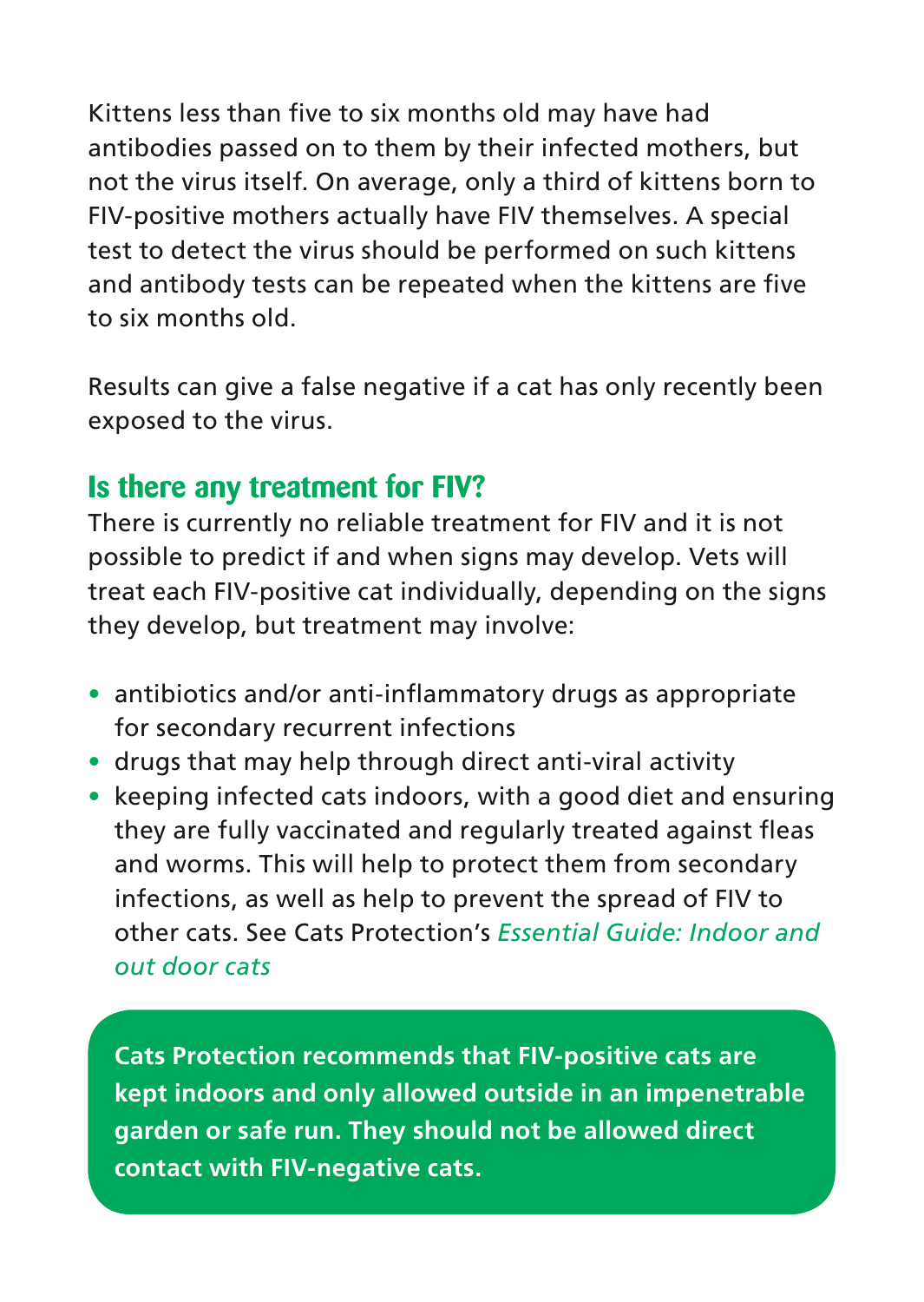### **Will I be able to put my FIV-positive cat in a boarding cattery?**

Most catteries will accept FIV-positive cats if they are not showing other signs of infectious disease – aggressive, close contact is required for the virus to be transmitted. The virus is delicate and easily killed by disinfectants, therefore simple precautions and routine cleaning procedures will prevent transmission of the virus in the normal boarding environment, where cats are housed separately.

However, the immune systems of FIV-positive cats may be poor and infections caught while in a cattery could be more serious for them than for a FIV-negative one. If accommodation is available well away from other cats it may reduce the risk of your cat catching a secondary infection.

### **Can I protect my cat against FIV?**

Unfortunately, there is currently no vaccine for FIV in the UK although, you can reduce their chances of contracting FIV through fighting by having them neutered.

## **My cat died from FIV – can I get another cat?**

The virus does not survive long in the environment so it is safe to bring a new cat into the house shortly after losing a FIV-positive cat. It is advisable to disinfect the food bowls and litter trays before using them again. If you already have other cats, it is advisable to wait and test them before introducing another cat – speak to your vet for advice.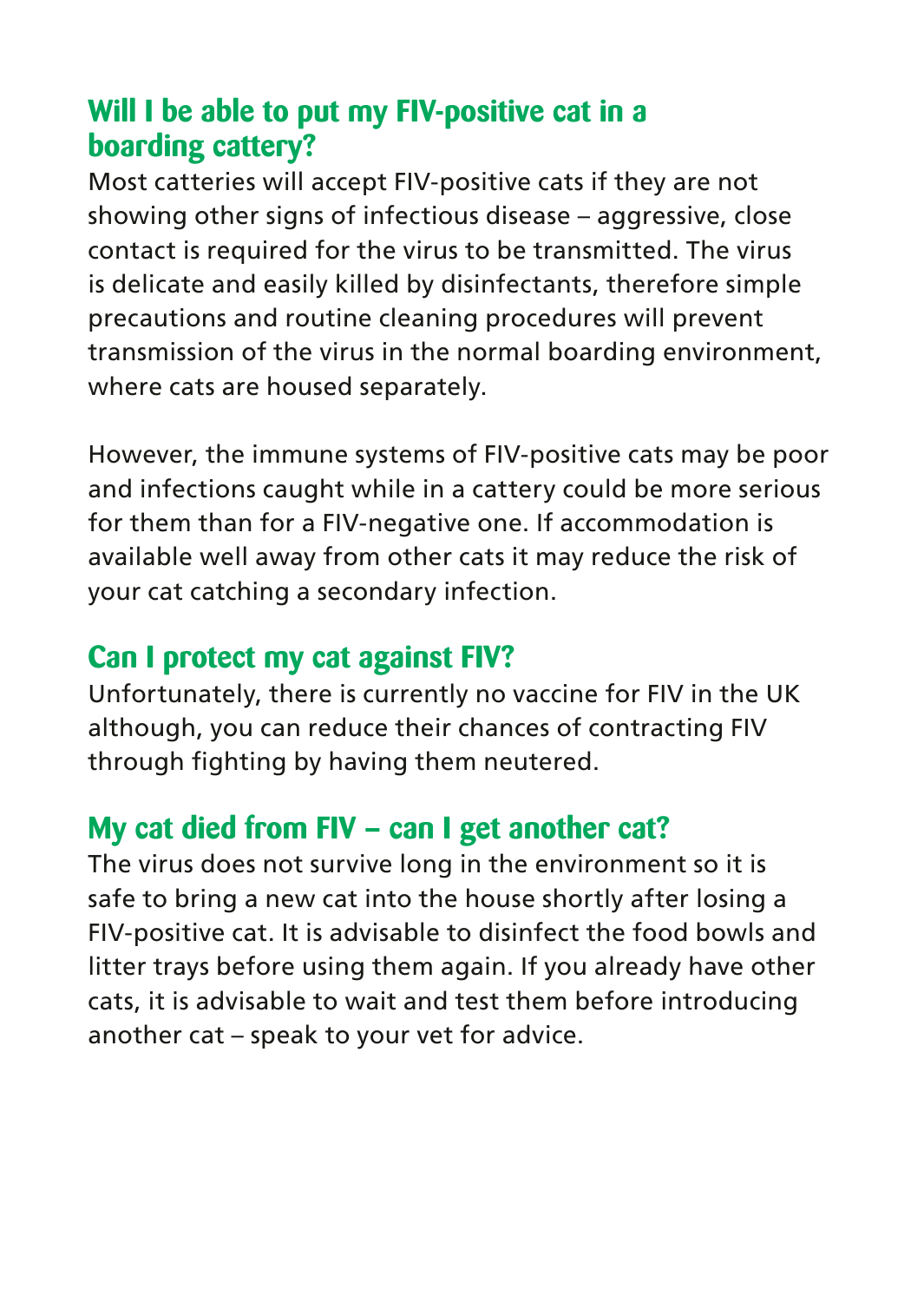## **Feline Leukaemia Virus (FeLV)**

## **What is FeLV?**

FeLV is a virus that causes a fatal disease in cats by affecting the immune system and can cause vulnerability to other infections, anaemia or tumours. It does not infect humans.

## **How do cats catch FeLV?**

The virus is usually transmitted through direct contact with the saliva of infected cats, commonly through grooming or sharing food and water bowls or through mating behaviour. It can also be transmitted from an infected mother to her kittens while they are in the womb or through her milk.

### **Do all cats that get the virus become permanently infected?**

No, after testing positive for the virus, some cats are able to clear the infection and recover after a few weeks – these cats are likely to have a degree of immunity to future infection. The younger or weaker a cat is at the time of infection and the more contact they have with the virus, the more likely they are to remain permanently infected. Although natural resistance to the virus may gradually improve as a cat ages, older cats can still become permanently infected.

## **What are the signs of FeLV?**

There is an incubation period of months or sometimes years before signs of infection show in those cats that are permanently infected. Sadly, around 80 per cent of cats diagnosed with FeLV die within three and a half years.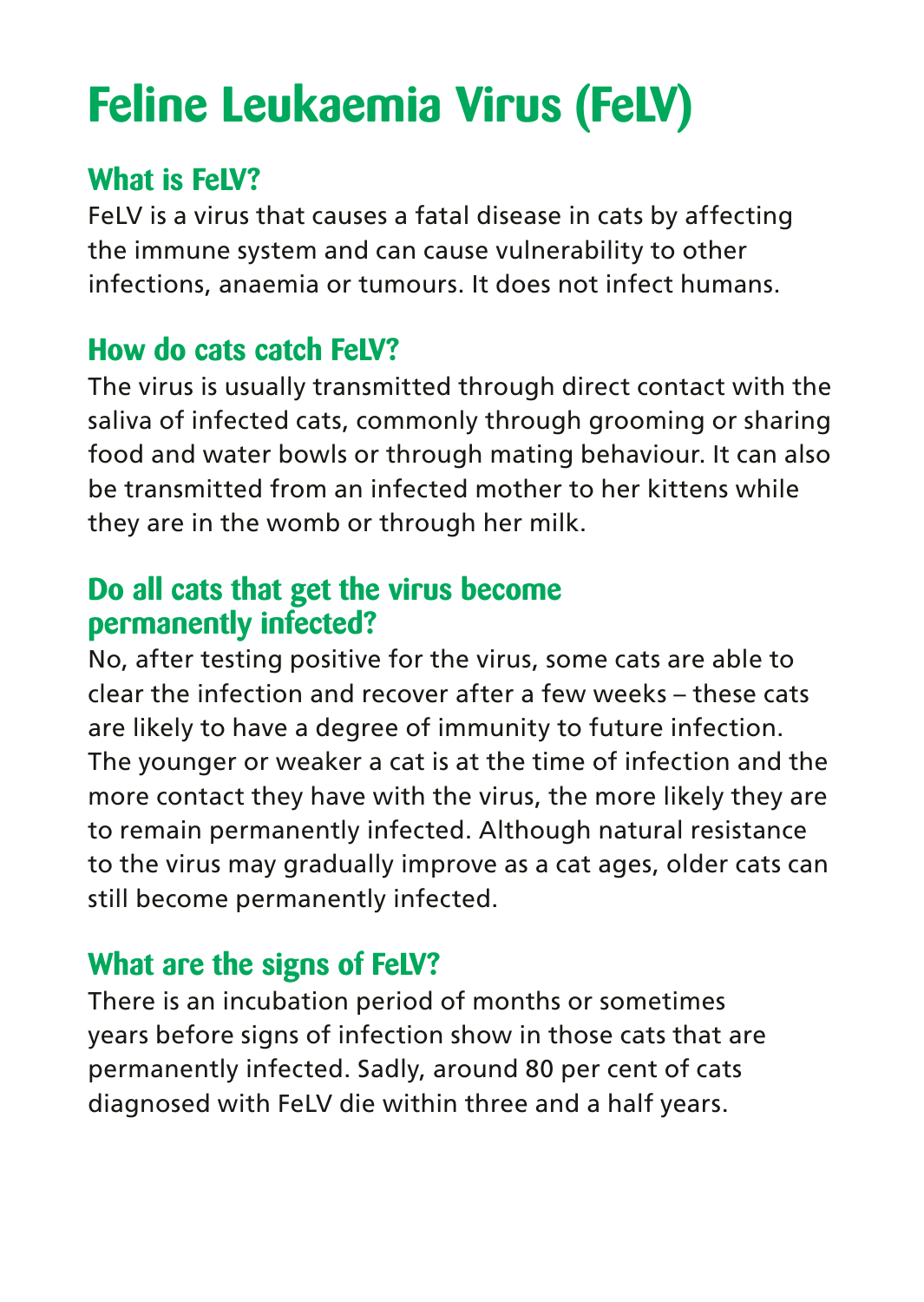Many different signs can be seen, including:

- **•** recurrent infection eg with respiratory infections, sore gums or digestive problems
- **•** being 'off-colour' or having a high temperature
- **•** enlarged lymph nodes which will often be cancerous eg internally or around the throat, armpit, groin or knee regions
- **•** severe anaemia
- **•** taking a long time to recover from infections
- **•** development of cancers
- **•** breeding problems

### **How do I have my cat tested for FeLV?**

Vets can quickly perform a test to detect the virus in blood. It is recommended that positive results – particularly those from otherwise healthy cats – are sent for confirmation at an external laboratory, as false positive results can occur. As some cats are able to clear the infection after a few weeks, it may also be prudent to retest some weeks after a first positive test result.

Results can be inaccurate if the cat has only recently been exposed to the virus. It is recommended that you wait before re-testing negative cats if they are known to have had direct contact with other FeLV-positive cats. FeLV-negative cats should be kept separate from FeLV-positive cats during this period.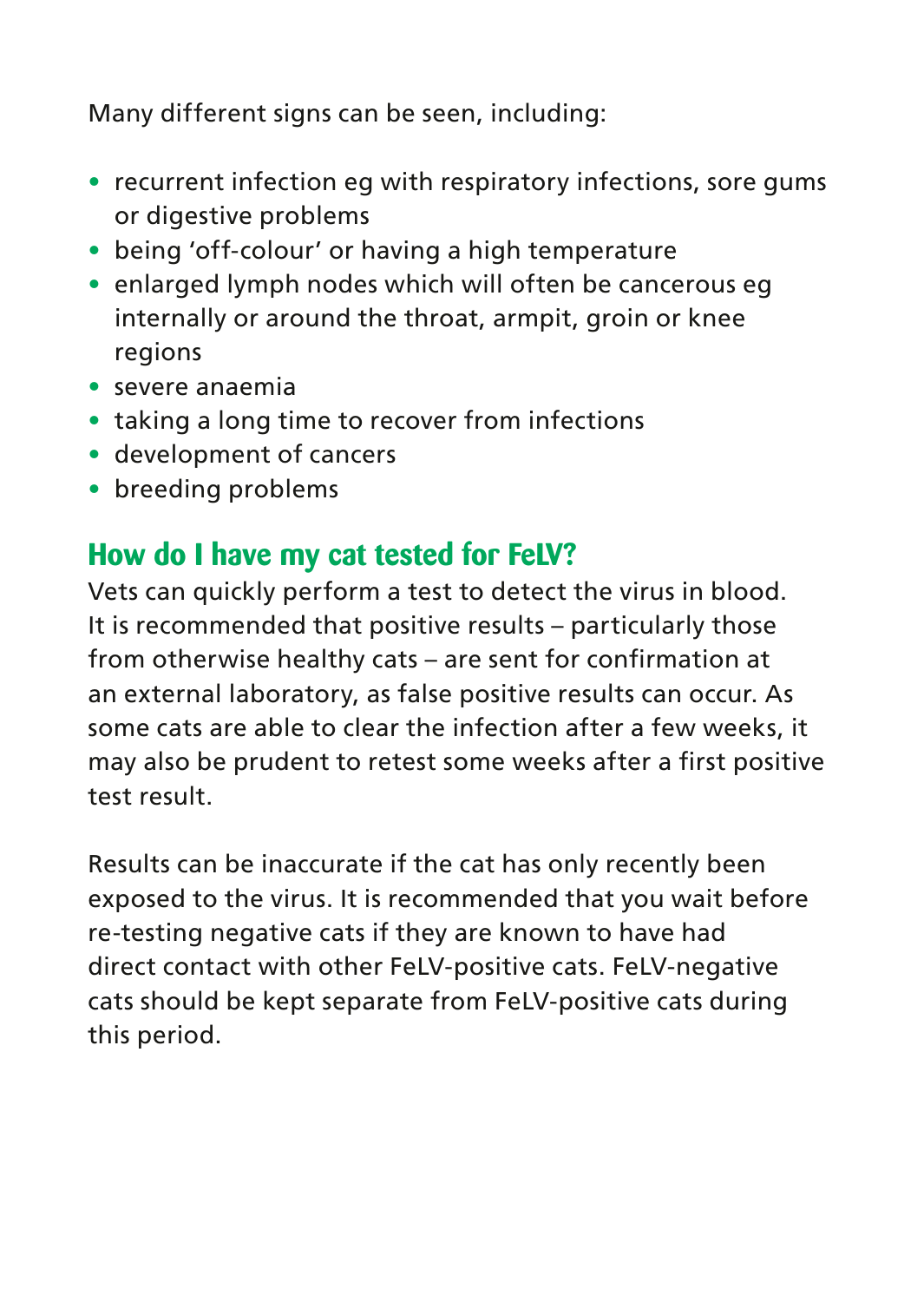#### **Is there any treatment for FeLV?**

Unfortunately, there is currently no reliable treatment for FeLV so vets will treat each FeLV-positive cat individually, depending on the signs they develop. Sadly the outlook is likely to be poor.

Keeping infected cats indoors and ensuring they are fully vaccinated will help to protect them from other infections, as well as helping to prevent the spread of FeLV to other cats. Any secondary recurrent infections may be treated with antibiotics and/or anti-inflammatory drugs as necessary.

Many affected cats have to be euthanased because they have a poor quality of life. It is Cats Protection's policy not to rehome cats known to be infected with FeLV.

**Cats Protection recommends that owners keep FeLVpositive cats indoors and only allow them outside in an impenetrable garden or safe run. They should not be allowed contact with any FeLV-negative cats, to avoid spread of this disease which is fatal in persistently infected cats.**

### **Can I protect my cat against FeLV?**

A vaccine is available to protect uninfected cats against FeLV but if a cat is already infected it has no benefit. Protection cannot be guaranteed and therefore it is recommended that FeLV-positive cats are not mixed with FeLV-negative cats – vaccinated or not.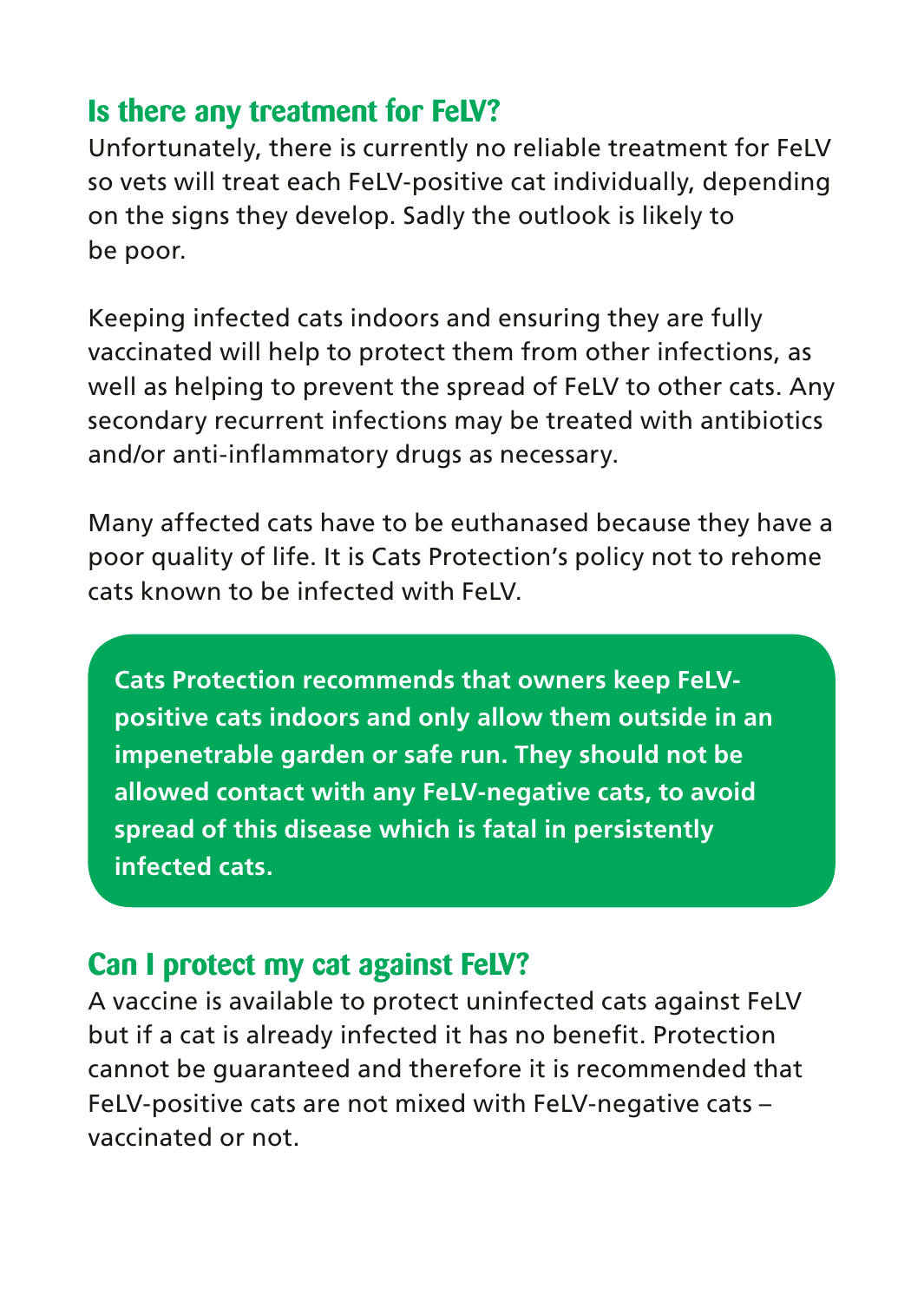The amount of FeLV in the cat population has reduced significantly since the introduction of vaccines and testing strategies but it is vitally important that you take your cat for annual boosters to maintain their protection and help control FeLV in your area.

#### **My cat died from FeLV – can I get another cat?**

The virus does not survive long in the environment so it is safe to bring a new cat into the house 24 hours after losing a FeLV-positive cat. It is advisable to disinfect the food bowls and litter trays before using them again. However, if you already have other cats, it is advisable to wait to test them for the virus before introducing another cat. Speak to your vet for advice.

**Learn more about your cat online! Take a look at our free interactive tool to help you understand cats' origins and their behaviour within our homes. http://learnonline.cats.org.uk/content/ufo**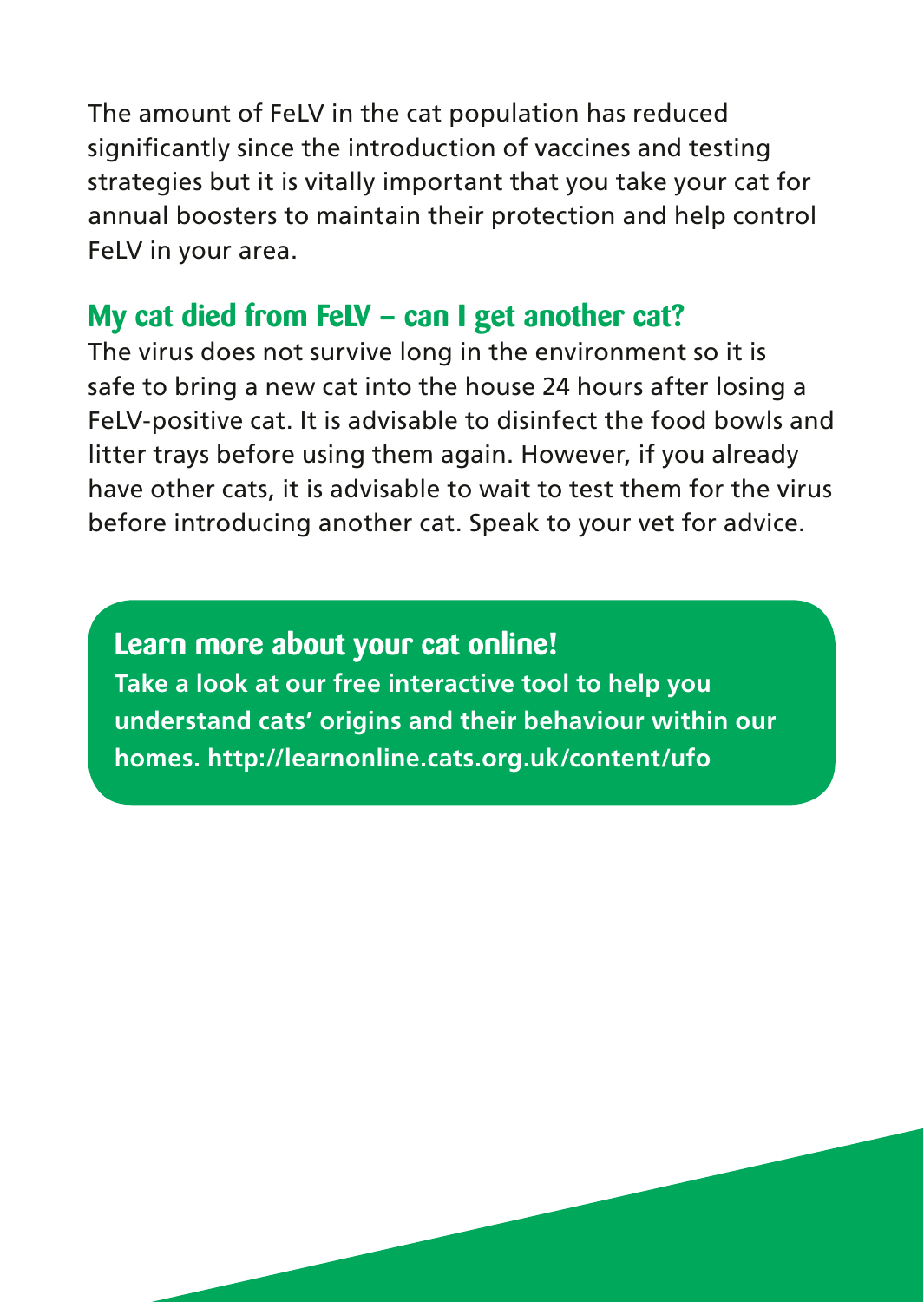